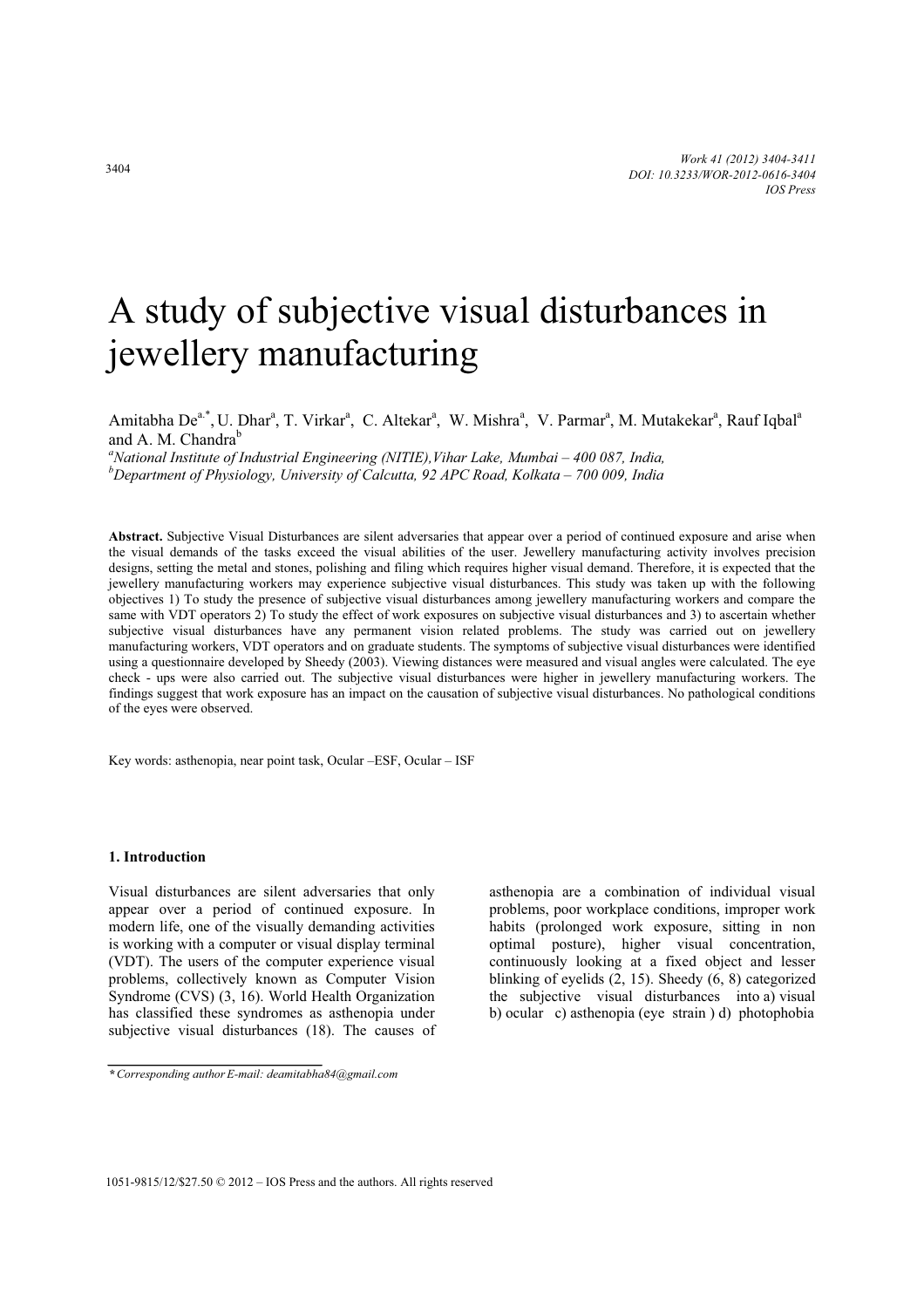(sensitivity to lights) and e) musculoskeletal symptoms. Later on in 2003, Sheedy et al (7) proposed a new classification; visual, ocular- external symptom factors and ocular – internal symptom factors.

There are no special hazards or risks inherent in computer work that is different from reading a printed text or performing near point tasks. Soderberg *et al* (4*)* had observed that the operators engaged in microscopic work had experienced symptoms of visual strain. Mao-Jiun *et al (*9) reported that the workers of a semiconductor manufacturing industry, working in 12-hour shifts using microscope, had experienced eye fatigue. Woods (17) had observed that the data processing workers had experienced eye problems such as tired eyes, headache, impaired visual performance, red or sore eyes. Studies had also shown that the workers of the electronics industries had suffered from visual discomforts (10). The workers engaged in salt production experienced visual problems such as eye redness, glare sensitivity, watery eyes, burning eyes, dimness of vision and photophobia (14).

Jewellery manufacturing activity involves precision designs, setting the metal as well as the stones, polishing and filing. At every stage of manufacturing, checking the quality and precision of the product are very important. As any rework increases the labour and material costs, the workers need to pay a higher attention towards the quality of the product. In such a case, the workers may require to pay a higher visual attention for performing jewellery manufacturing activities. Therefore, it is expected that the workers engaged in jewellery manufacturing may also experience visual discomfort at their workplace. Keeping this in mind this study was taken up with following objectives:

- 1. To study the presence of subjective visual disturbances among jewellery manufacturing workers and compare the same with VDT operators and graduate students.
- 2. To study the effect of work exposures on subjective visual disturbances**.**

3. To find out whether subjective visual disturbances have any permanent vision related problems.

# <sup>2</sup>**. Methods**

The study was carried out in three phases.

# *2.1 Phase one: study of visual disturbances in jewellery manufacturing workers*

# *2.1.1 Subjects*

Two hundred fifteen young male subjects involved in jewellery manufacturing and one hundred VDT operators from IT enabled organizations had voluntarily participated in this study. Signed informed consents were obtained from all the participants. Minimum one year of work experience on the same job was the inclusion criteria for this study. The study was carried out in Zaveri Bazar region of Mumbai - one of the jewellery manufacturing hubs in India and at IT enabled organizations at Mumbai.

# *2.1.2 Identification of visual disturbances*

General information like age, working hours per day, years of experience were collected through structured questionnaire. The symptoms of subjective visual disturbances were identified using a questionnaire proposed by Sheedy et al (7). Responses of any two of the symptoms were considered as the presence of subjective visual disturbances.

# 2.1.3 *Measurement of viewing distance, viewing angle and illumination level*

Viewing distances from the eye to the objects were measured for both jewellery manufacturing workers and VDT operators using a flexible measuring tape.

Measurements were taken nearest to 0.1 cm. Object sizes were measured (nearest to 0.1 mm) using a Vernier caliper.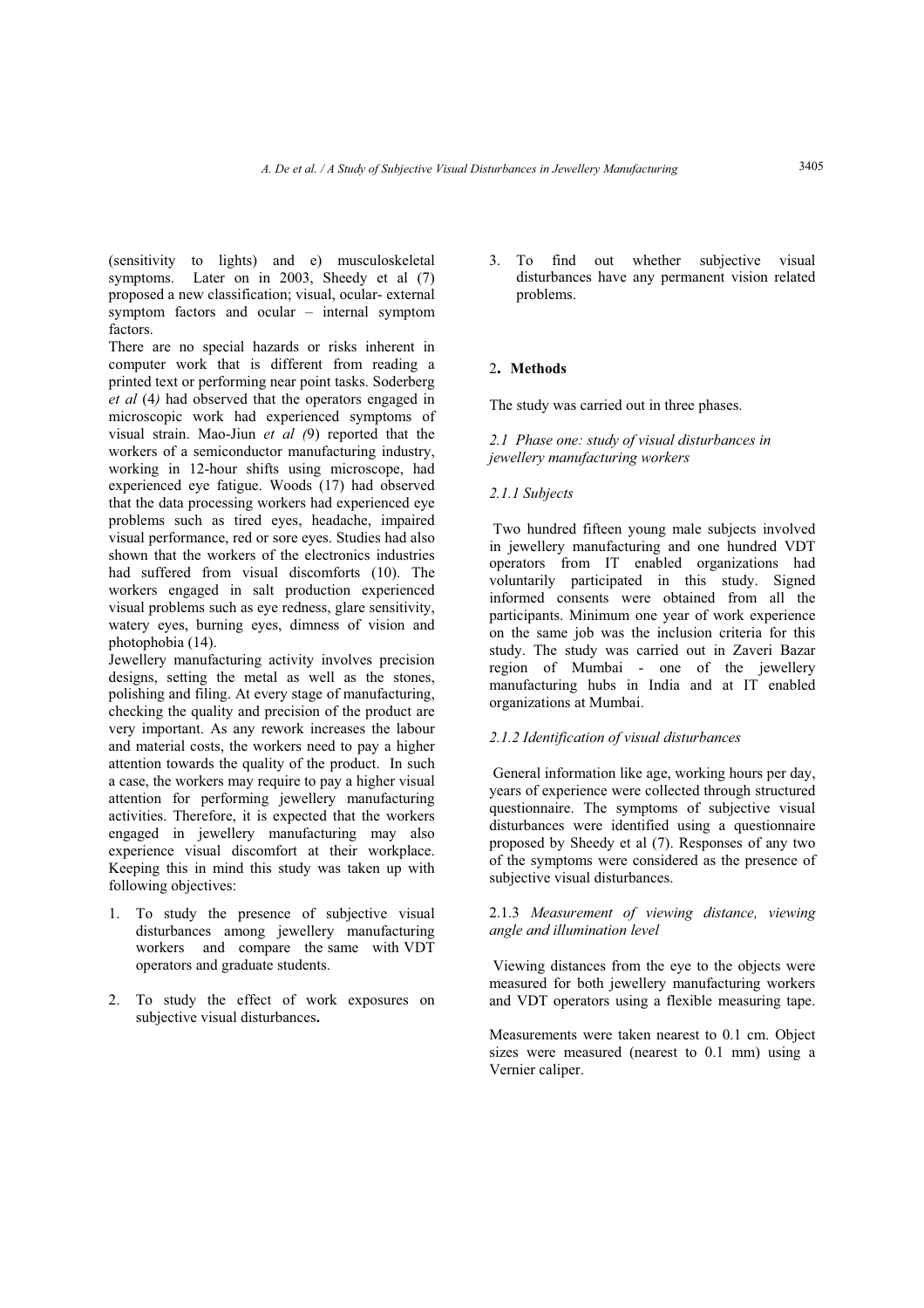## *2.2 Phase two: Effect of work exposure*

The effect of work exposures were recorded using eye discomfort questionnaire (mentioned in phase one) on 26 jewellery manufacturing workers and on 26 graduate students - control group subjects (sedentary, involved in reading, writing and occasional VDT operations). This group was selected as control group as they were not predominantly involved in near point visually demanding tasks. The study was carried out before beginning of the day's work and after end of the day's work. Difference of scores of before and after the exposures between the experimental and control groups were then compared.

# *2.3 Phase three: Eye check-up and measurement of Eye blink rate*

## *2.3.1 Eye check-up*

Head posture, ocular movement, convergence, visual accommodation, fundus, ocular positions were examined by a qualified ophthalmologist. Tension of the sclera (intraocular pressure) was measured by tonometer. The eye check-ups were carried out twice in a day; in the morning before the beginning of the work and in the evening, after the completion of the day's work.

## *2.3.2 Measurement of Eye blink rate*

Eye blink rates of the workers while performing the jewellery manufacturing activities were recorded using a Handycam (Model No. DCR–PC108E–Sony Corporation, Japan). The recording was carried out for 15 minutes. The camera was focused on the worker's eyes to record the blinking of eyes while working. The recorded videos were replayed and using an event marker, numbers of blinking were counted for the entire period of fifteen minutes. Using a stopwatch with a recording facility of  $1/100<sup>th</sup>$ of a second, eye focus times were then calculated.

#### *2.3.3 Statistical analysis*

Odds ratios and confidence intervals were calculated using the methodology of Bland and Altman (5). Mann –Whiney U tests for independent samples were carried out using SPSS version 16.0

#### 3. **Results**

*3.1 Phase one: Study of visual disturbances in jewellery manufacturing workers* 

|                                                                      | Table 1             |                       |  |  |
|----------------------------------------------------------------------|---------------------|-----------------------|--|--|
| Demographic data of the subjects (Mean $\pm SD$ ) of Phase one study |                     |                       |  |  |
| Parameters                                                           | Jewellery workers   | VDT operators         |  |  |
|                                                                      | $(N=215)$           | $(N=100)$             |  |  |
| Age(yrs.)                                                            | 22.98 $(\pm 4.40)$  | 29.50 $(\pm 8.35)$    |  |  |
| Weight (kg)                                                          | 63.58 $(\pm 10.03)$ | $68.47 \ (\pm 10.98)$ |  |  |
| Height (cm)                                                          | 170.88 $(\pm 6.32)$ | 170.31 $(\pm 7.23)$   |  |  |
| Work Experience(yrs.)                                                | $6.73 (\pm 4.51)$   | 3.48 $(\pm 4.70)$     |  |  |
| Working hours per day (hrs.)                                         | 14.3 $(\pm 1.10)$   | $8.64 (\pm 0.98)$     |  |  |
| (Including all the break)                                            |                     |                       |  |  |

Table 1 shows that the mean age, height and weight of the workers engaged in jewellery manufacturing were 22.98 ( $\pm$ 4.40) yrs, 170.88 ( $\pm$ 6.32) cm and 63.58  $(\pm 10.03)$  kg respectively. The mean age, height and

weight of the VDT operators were 29.5  $(\pm 8.35)$  yrs. 170.31  $(\pm 7.23)$  cm and 68.47  $(\pm 10.98)$  kg respectively.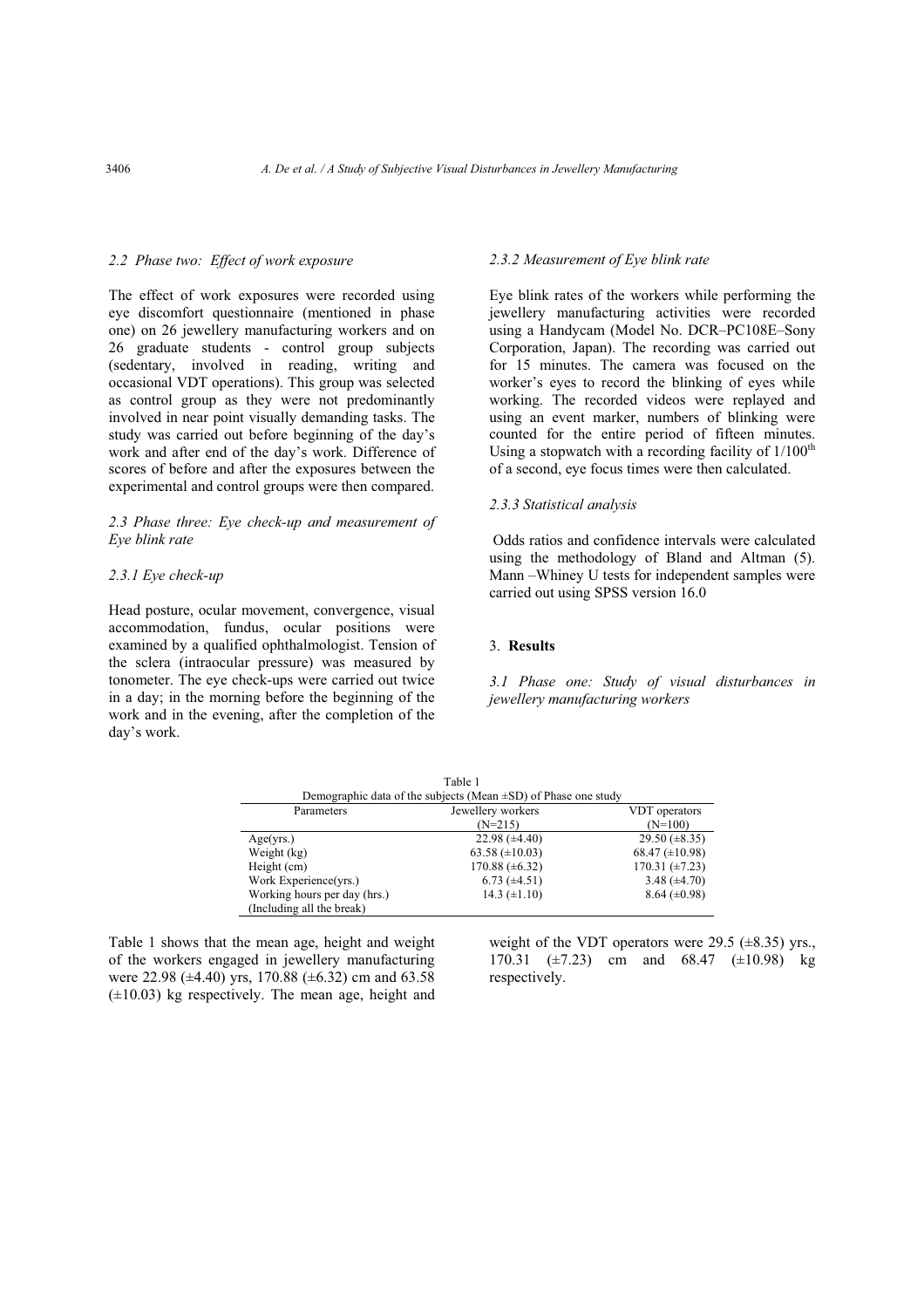#### Table 2

#### Symptoms of subjective visual disturbances among jewellery workers and VDT operators

| Symptoms     | Symptoms of subjective visual disturbances |                            |  |
|--------------|--------------------------------------------|----------------------------|--|
|              | Jewellery workers<br>$(N=230)$             | VDT operators<br>$(N=115)$ |  |
| Visual       | $132(57.4\%)$                              | $17(14.78\%)$              |  |
| Ocular - ESF | $159(69.1\%)$                              | $42(36.52\%)$              |  |
| Ocular - ISF | $143(62.2\%)$                              | 57 (49.57%)                |  |
| Overall      | $164(71.3\%)$                              | 40 (34.78%)                |  |

Table 2 shows 71.3% of jewellery manufacturing workers had symptoms of subjective visual disturbances. Whereas 34.78% of VDT operators reported the symptoms of visual disturbances.

Individual Visual symptoms such as visual component, Ocular- ESF and Ocular – ISF components were observed to be higher for jewellery workers.

Table 3

Results of Mann- Whitney U test for subjective visual disturbances

| of jewellery workers and VDT operators |                                |         |          |         |
|----------------------------------------|--------------------------------|---------|----------|---------|
|                                        | Visual<br>Ocular -<br>Ocular - |         |          |         |
|                                        |                                | ESF     | ISF      |         |
|                                        |                                |         |          |         |
| Mann-Whitney U                         | 7688.00                        | 8877.00 | 11586.50 | 8395.00 |
| Z score                                | 7.387                          | 5.812   | 2.188    | 6.496   |
| Asymp. Sig. (2-tailed)                 | 0.000                          | 0.000   | 0.029    | 0.000   |

Table 3 shows that symptoms of subjective visual disturbances were higher among the jewellery manufacturing workers. P values for Visual, Ocular – ESF, Ocular – ISF, and overall were less than 0.000, 0.000, 0.029 and 0.000 respectively.

| Mean $(\pm SD)$ Viewing distance, visual angle and illumination levels |                      |                        |                                      |  |  |
|------------------------------------------------------------------------|----------------------|------------------------|--------------------------------------|--|--|
| Variables                                                              | Jewellery<br>workers | Computer<br>operators  | t value and level of<br>significance |  |  |
| Distance (cms)                                                         | 37.68 $(\pm 7.59)$   | $66.4 (\pm 11.81)$     | 12.771 $(P<0.0001)$                  |  |  |
| Visual angle (min)                                                     | $10.29 \ (\pm 3.68)$ | $12.4 \ (\pm 3.67)$    | 2.616 $(P<0.01)$                     |  |  |
| Illumination level (Lux)                                               | 183.9 $(\pm 70)$     | $324.9 \ (\pm 140.41)$ | 9.469 ( $P \le 0.001$ )              |  |  |

Table 4

Note: Visual angle in min = (3438 x height of the object in mm) / (viewing distance in mm)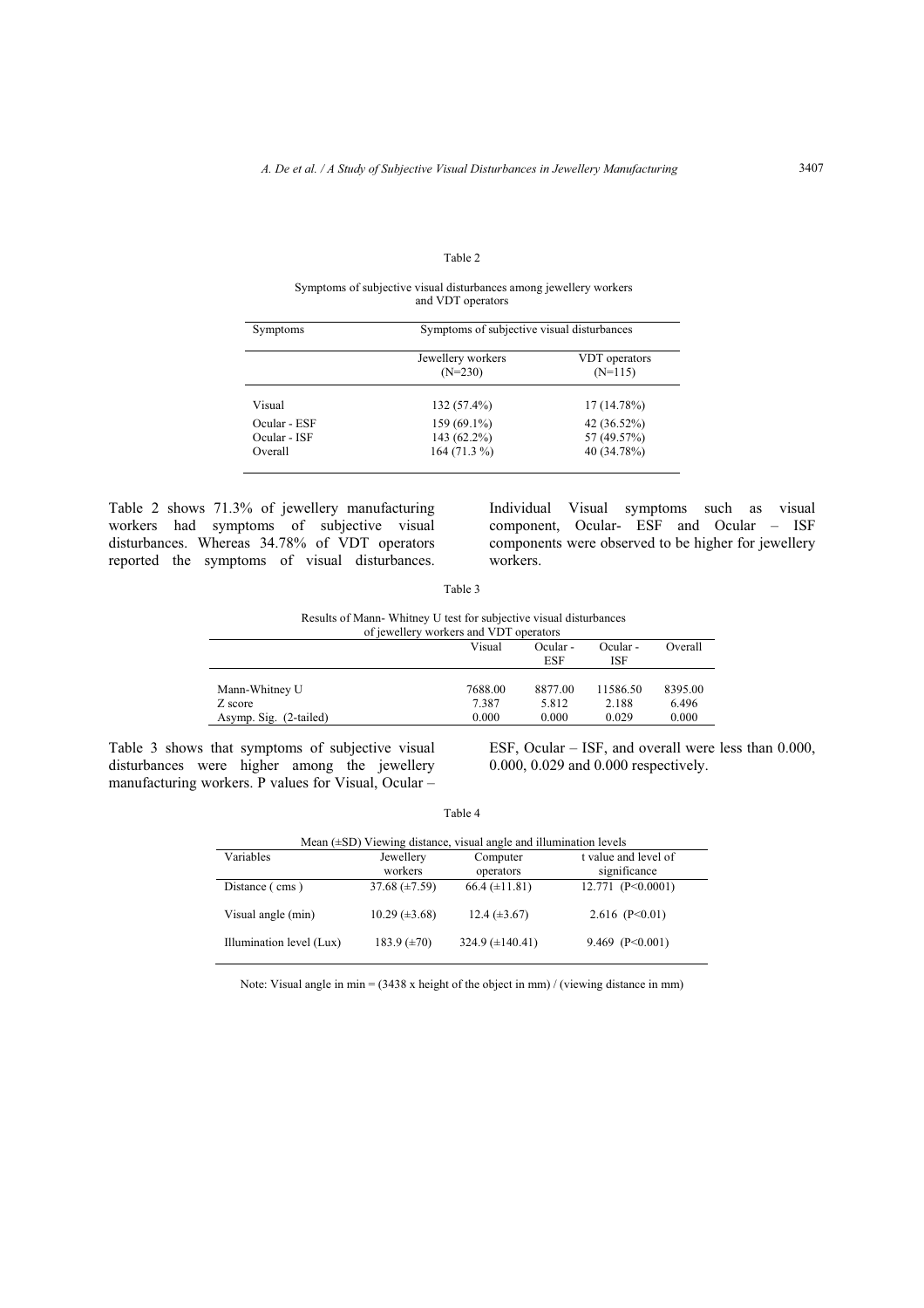The results presented in Table 4 shows that the visual angles for the jewellery manufacturing workers were significantly smaller (P<0.01) in spite of the shorter viewing distances (P<0.0001). The illumination

levels were also observed to be lower (P<0.001) in jewellery manufacturing.

# 3.2 *Phase two: Effect of work exposure*

| Demographic data of the subjects (Mean $\pm SD$ ) of phase two study |                               |                           |  |  |
|----------------------------------------------------------------------|-------------------------------|---------------------------|--|--|
| Parameters                                                           | Jewellery workers<br>$(N=30)$ | Control group<br>$(N=30)$ |  |  |
| Age $(yrs.)$                                                         | 29.2 $(\pm 6.08)$             | $23.85 \ (\pm 2.48)$      |  |  |
| Height (cm)                                                          | 162.6 $(\pm 5.71)$            | $171.58 \ (\pm 7.79)$     |  |  |
| Weight (kg)                                                          | 55.36 $(\pm 7.68)$            | 66.88 $(\pm 11.88)$       |  |  |

Table 5

Data presented in Table 5 shows that the mean age, height and weight of the workers engaged in jewellery manufacturing were 29.2  $(\pm 6.08)$  yrs., 162.6 ( $\pm$ 5.71) cm and 55.36 ( $\pm$ 7.68) kg respectively.

The mean age, height and weight of the control group subjects were 23.85 ( $\pm$ 2.48) yrs., 171.58 ( $\pm$ 7.79) cm and  $66.88$   $(\pm 11.88)$  kg respectively.

Table 6

| Results of Mann-Whitney U test for subjective visual disturbances of jewellery workers and control group |         |             |              |         |
|----------------------------------------------------------------------------------------------------------|---------|-------------|--------------|---------|
|                                                                                                          | Visual  | Ocular -ESF | Ocular - ISF | Overall |
| Control group - before and after                                                                         | 435.00  | 420.00      | 431.50       | 435.00  |
| Mann-Whitney U                                                                                           | 0.587   | 0.640       | 0.364        | 0.331   |
| Z value                                                                                                  | 0.557   | 0.552       | 0.716        | 0.741   |
| Asymp. Sig. (2-tailed)                                                                                   |         |             |              |         |
| Control group before and Jewellery workers before                                                        | 435.00  | 285.00      | 435.00       | 375.00  |
| Mann-Whitney U                                                                                           | 0.463   | 2.856       | 0.296        | 1.420   |
| Z value                                                                                                  | 0.643   | 0.004       | 0.767        | 0.155   |
| Asymp. Sig. (2-tailed)                                                                                   |         |             |              |         |
| Control group before and Jewellery workers after                                                         | 240.00  | 135.00      | 315.00       | 195.00  |
| Mann-Whitney U                                                                                           | 3.911   | 5.453       | 2.370        | 2.370   |
| Z value                                                                                                  | 0.000   | 0.000       | 0.018        | 0.018   |
| Asymp. Sig. (2-tailed)                                                                                   |         |             |              |         |
| Jewellery workers - before and after                                                                     | 255.00  | 300.00      | 330.00       | 270.00  |
| Mann-Whitney U                                                                                           | 3.578   | 3.027       | 2.091        | 3.100   |
| Z value                                                                                                  | 0.000   | 0.002       | 0.037        | 0.002   |
| Asymp. Sig. (2-tailed)                                                                                   |         |             |              |         |
| Control group after and Jewellery workers after                                                          | 225.000 | 105.000     | 330.000      | 180.000 |
| Mann-Whitney U                                                                                           | 4.261   | 5.919       | 2.091        | 4.619   |
| Z value                                                                                                  | 0.000   | 0.000       | 0.037        | 0.000   |
| Asymp. Sig. (2-tailed)                                                                                   |         |             |              |         |

l,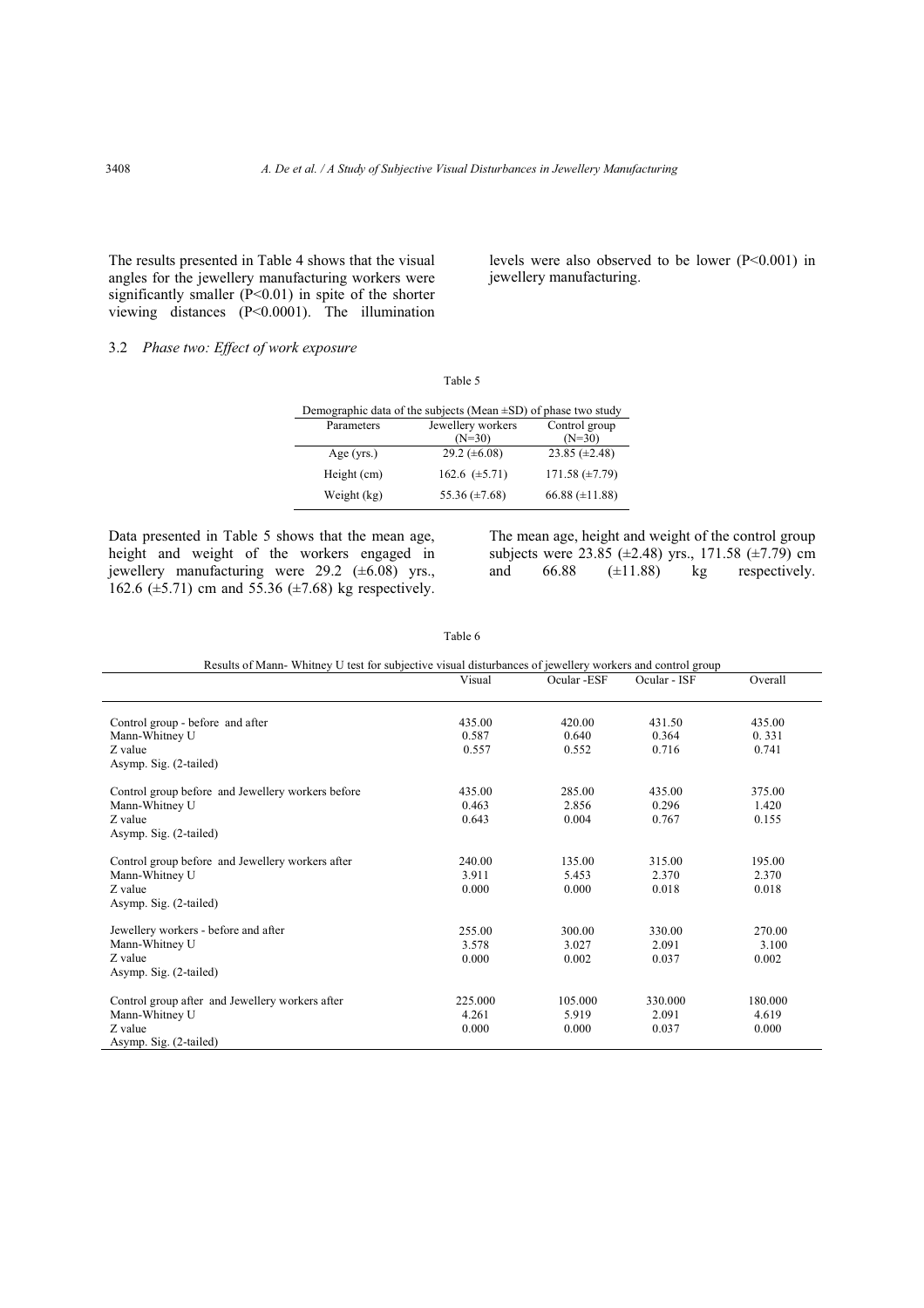# Results of the Mann – Whitney U test indicated:

- No differences in visual disturbances factors (Visual, Ocular –ESF, Ocular – ISF and Overall) due to work exposure were observed in the control group.

- Differences before the work exposures were not observed in visual disturbances (except for Ocular –ESF) between the groups.

- There were significant differences between 'control group – before work exposure' and 'the workers engaged in jewellery

# 3.3 *Phase three: Eye check-up and eye blink rate*

# *3.3.1 Eye check- ups*

manufacturing – after work exposure' for all visual disturbances factors.

- There were significant differences between 'control group – after work exposure 'and 'the workers engaged in jewellery manufacturing – after work exposure' for all the visual disturbances factors.

- There were significant differences between<br>
"the workers engaged in jewellery" engaged in jewellery manufacturing – before and after the work exposure for all the visual disturbances factors.

| anie |
|------|
|------|

| Results of evaluation of fundus condition and intraocular pressure |                       |                       |  |  |
|--------------------------------------------------------------------|-----------------------|-----------------------|--|--|
| Transients                                                         | Right eye             | Left eve              |  |  |
| Fundus condition (Normal)                                          | $92.16\%$             | $95.45\%$             |  |  |
| Intraocular pressure                                               | 15.65<br>$(\pm 2.52)$ | 15.95<br>$(\pm 2.64)$ |  |  |

The result of ophthalmologic tests carried out on jewellery manufacturing workers (presented in Table 7) showed that the fundus condition was normal (92.16% right eye and 95.45% left eye), the intraocular pressures were found to be within the normal range of the workers engaged in jewellery manufacturing (11).

| Percentage of eye related problems based on ophthalmologic evaluation carried out in the morning and evening |           |           |            |                   |                       |
|--------------------------------------------------------------------------------------------------------------|-----------|-----------|------------|-------------------|-----------------------|
| Visual Problems                                                                                              | Morning   | Evening   | Odds Ratio | 95% CI            | Significance<br>level |
| <b>Head Posture</b><br>(not normal)                                                                          | $5.07\%$  | 8.36 %    | 1.6864     | 0.5587 to 5.0902  | ns                    |
| Ocular Position<br>(not normal)                                                                              | $20.07\%$ | $23.65\%$ | 1.2319     | 0.6310 to 2.4049  | ns                    |
| Ocular Movements<br>(not full range)                                                                         | 1.50%     | $3.00\%$  | 1.9711     | 0.3055 to 12.7175 | ns                    |
| Convergence<br>(not good)                                                                                    | 21.78 %   | 23.93 %   | 1.1290     | 0.5844 to 2.1810  | ns                    |
| Visual Accommodation<br>(not good)                                                                           | $15.57\%$ | 23.98%    | 1.6946     | 0.8464 to 3.3927  | ns                    |

Table 8

The result of ophthalmologic tests (presented in Table 8) further showed that there was no difference between the result of morning and evening head posture (OR: 1.6864 ; 95% CI: 0.5587 – 5.0902), ocular position (OR: 1.2319; 95% CI: 0.6310 –

2.4049), ocular movement (OR: 1.9711; 95% CI: 0.3055 – 12.7175), convergence (OR: 1.1290; 95% CI: 0.5844 - 2.1810) and visual accommodation (OR: 1.6946; 95% CI: 0.8464 - 3.3927) among the workers engaged in jewellery manufacturing activity.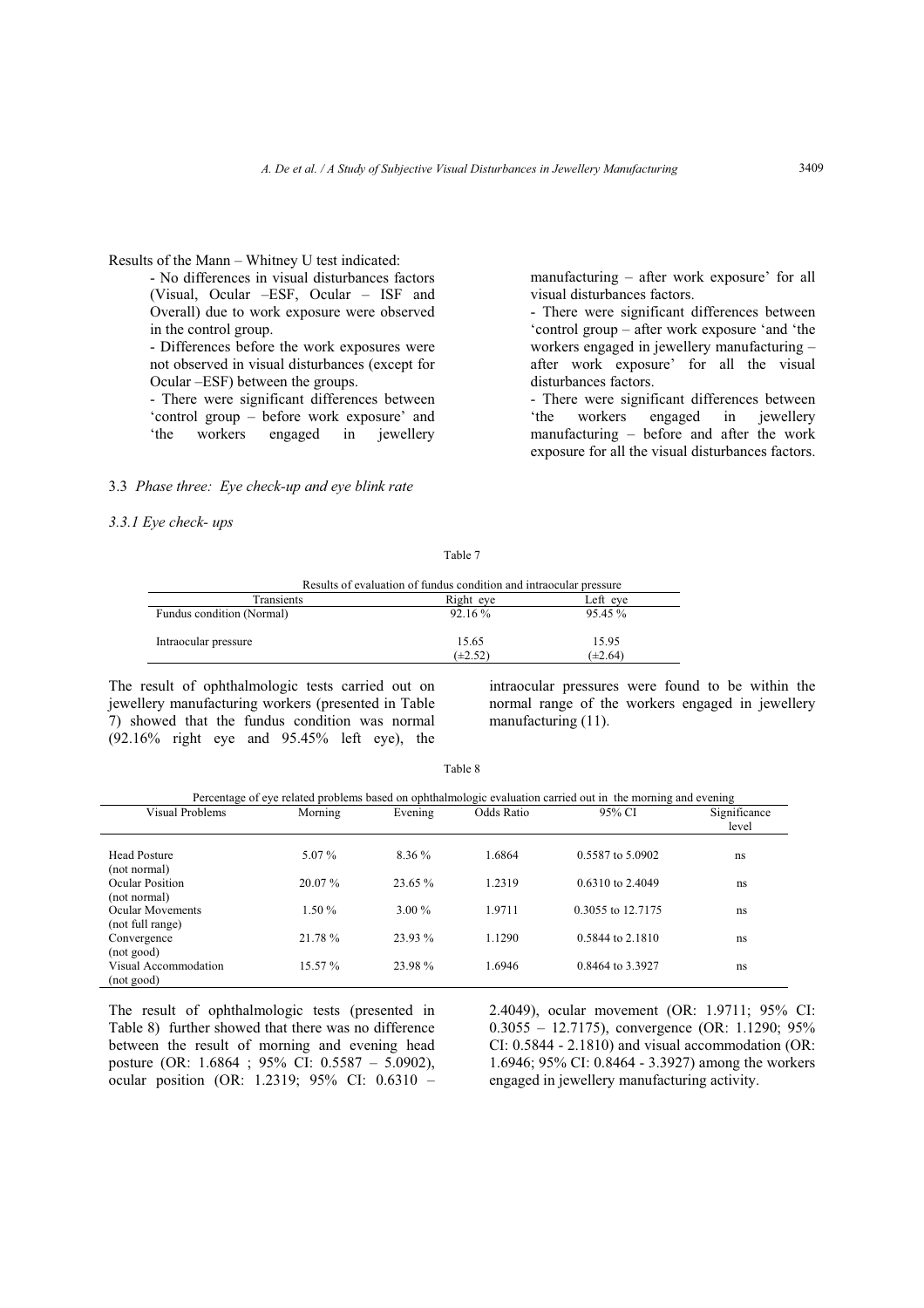## *3.3.2 Eye blink rate*

#### Table 9

| Comparison of Eye Blink Rate (EBR) of the workers engaged              |              |         |              |  |
|------------------------------------------------------------------------|--------------|---------|--------------|--|
| in Jewellery manufacturing with normative data available in literature |              |         |              |  |
| Average EBR while working                                              | Normative    | t value | Level of     |  |
| in Jewellery manufacturing                                             | value of EBR |         | significance |  |
| (bpm)                                                                  | $(bpm)*$     |         |              |  |
| $(N=36)$                                                               | $(N=37)$     |         |              |  |
| 6.95                                                                   | 21.6         | 8.939   | P < 0.0001   |  |
| $(\pm 1.54)$                                                           | $(\pm 9.7)$  |         |              |  |
| * blinks per minute (bpm)                                              |              |         |              |  |

Table 9 shows that the average eye blink rate of the workers engaged in jewellery manufacturing while performing their tasks was significantly lower

(P<0.0001) than the normative value of EBR available in the literature (1, 12).

#### **4. Discussion**

Near point accommodation, convergence and longer eye focus time can contribute to eyestrain or visual disturbances (2, 15). The work of the jewellery manufacturing is precise; the gold and metal/stone pieces used are very small in size and jewellery manufacturing also requires longer duration of work exposure. Therefore, the requirement on visual demands due to work increases substantially. The above conditions might be the reason for the higher visual discomfort in comparison to the VDT operators and the control group. The nature of visual activities in jewellery manufacturing was similar to that of video display terminal (VDT) activities. The differences were in the levels of visual difficulties. Sheedy et al (7) had reported that inducing conditions for Ocular-ESF were dry eyes, glare, up gaze, small font and flicker. They had further reported that inducing conditions for Ocular-ISF were lens flipper, close viewing distance and mixed astigmatism. The visual angles in jewellery manufacturing activities were found to be smaller as compared to VDT operations. The viewing distances were found to be significantly shorter. The sensation of glares (from

subjective responses) and requirements of concentration were found to be high. The above conditions might be the reasons for higher subjective visual disturbances. Neilson et al (13) reported that ocular surface area (OSA) and the eye blink frequency (BF) were affected by a high versus a lowmonitor position during visual display terminal (VDT) work with varying cognitive demands. Dumery *et al* (1) observed a relationship between blinking rate and eye strain (dry eyes) in VDT users. They had indicated that longer duration close viewing might be the cause of this syndrome. In the present study, it was observed that eye blinking rates were significantly lower as compared to data available in literature (1). Since the activity of the jewellery manufacturing involves extended period of close viewing and lower eye blink rate, these might be also the reasons for the higher subjective visual disturbances. The result of ophthalmologic tests showed that the fundus conditions were normal and the intraocular pressures for both the eyes were also within the normal range. Therefore, there was no permanent effect on the workers' eye condition.